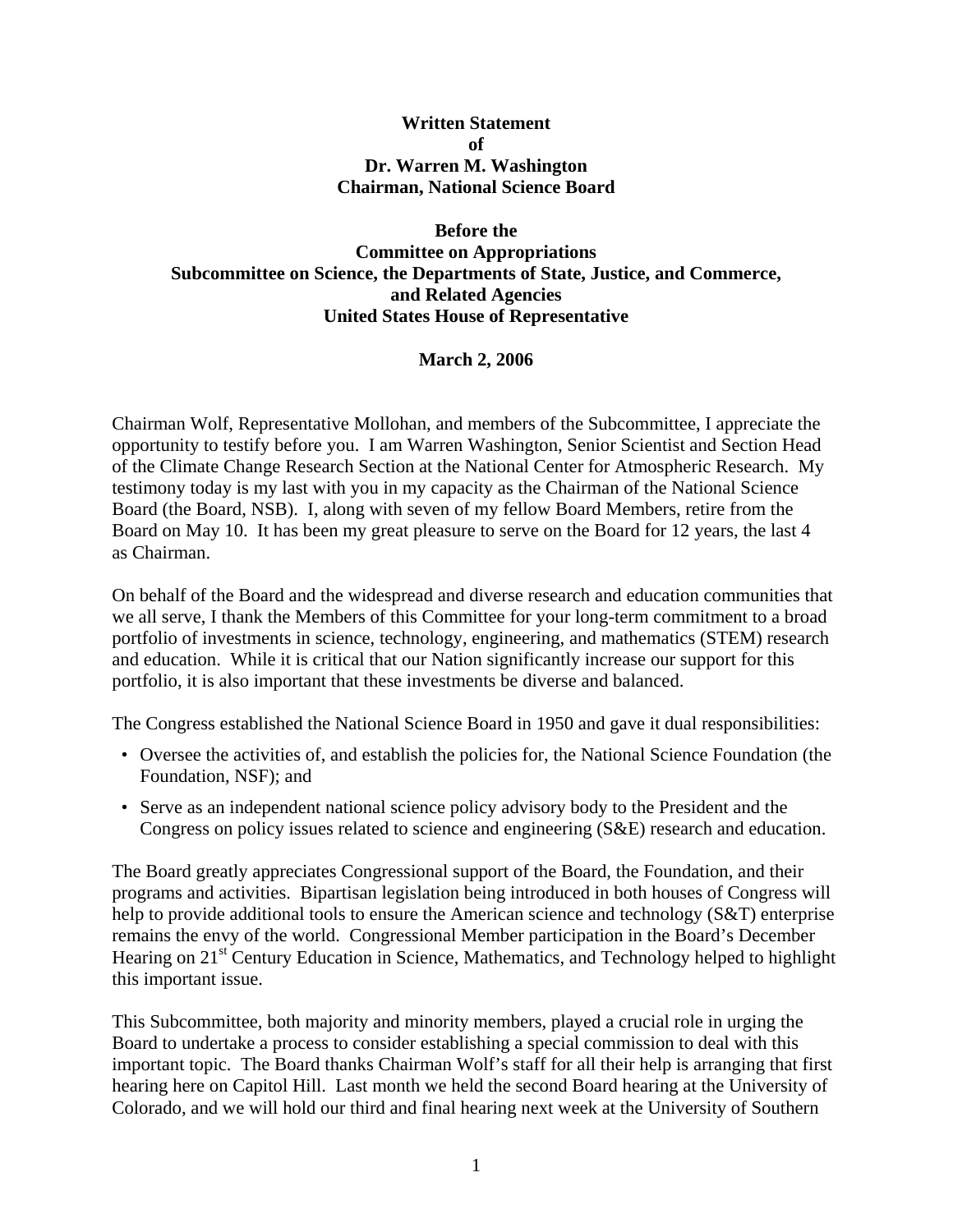California. The significant input we have received during these hearings, as well as the urging of members of Congress and many independent stakeholder groups, will likely lead the Board to formally establish a special blue-ribbon commission later this month.

However, I would like to provide some general comments regarding the NSF FY 2007 budget request, then update you on National Science Board activities over the last year and some of our priorities for the coming year, including this commission.

# FY 2007 NSF BUDGET REQUEST

In August 2005, the National Science Board reviewed and approved an NSF FY 2007 budget request that was submitted to the Office of Management and Budget (OMB) in September 2005. The Board generally supports the President's budget request before you today, and we are greatly encouraged by the overall level of increase in the total NSF FY 2007 budget request. Given the overall cut to non-defense domestic discretionary spending, the Board respects and appreciates that the President's budget request recognizes the importance of returning NSF to significant positive growth. We are cognizant of the current Federal fiscal constraints that our Nation faces and that there are many worthy competing interests for limited resources.

Nearly a year ago, Members of Congress requested that the Board, in its role as the policy making and oversight body of the NSF, develop a bold new vision for NSF. The Board was also requested to factor Federal fiscal realities into its vision for the future of NSF. The *National Science Board 2020 Vision for the National Science Foundation* (NSB 05-142, [www.nsf.gov/nsb/documents/reports.htm](http://www.nsf.gov/nsb/documents/reports.htm)) was delivered to Congress, as requested, two months ago. This document provides a vision statement for NSF that is informed by a sense of our Nation, our knowledge of the trajectory of global science and engineering research, and our confidence in a promising future. We have also provided Strategic Priorities, Near-Term Goals, and Enabling Strategies for achieving this vision.

The Board envisions a prosperous America that is powered by innovations flowing from the latest transformative scientific ideas with a workforce among the most scientifically and technically competent on the planet. We see an America in which every student graduates from high school with a sufficient grasp of the fundamental concepts in S&T to live a full and productive life in an increasingly technological world and whose research and higher education enterprises - among the most creative and fruitful in the world - bring together the best minds for inquiry, discovery, and teaching. The Board also envisions an America whose knowledge, skills, and values are respected and influential in setting the aspirations and policies of the global research and technology enterprise.

The National Science Board's 2020 Vision for NSF is that the Foundation will:

- Drive the cutting edge of fundamental and transformative research;
- Tap the talents of all our citizens, particularly those belonging to groups that are underrepresented in the science and research enterprise, and continue to attract foreign students and scientists to the U.S.;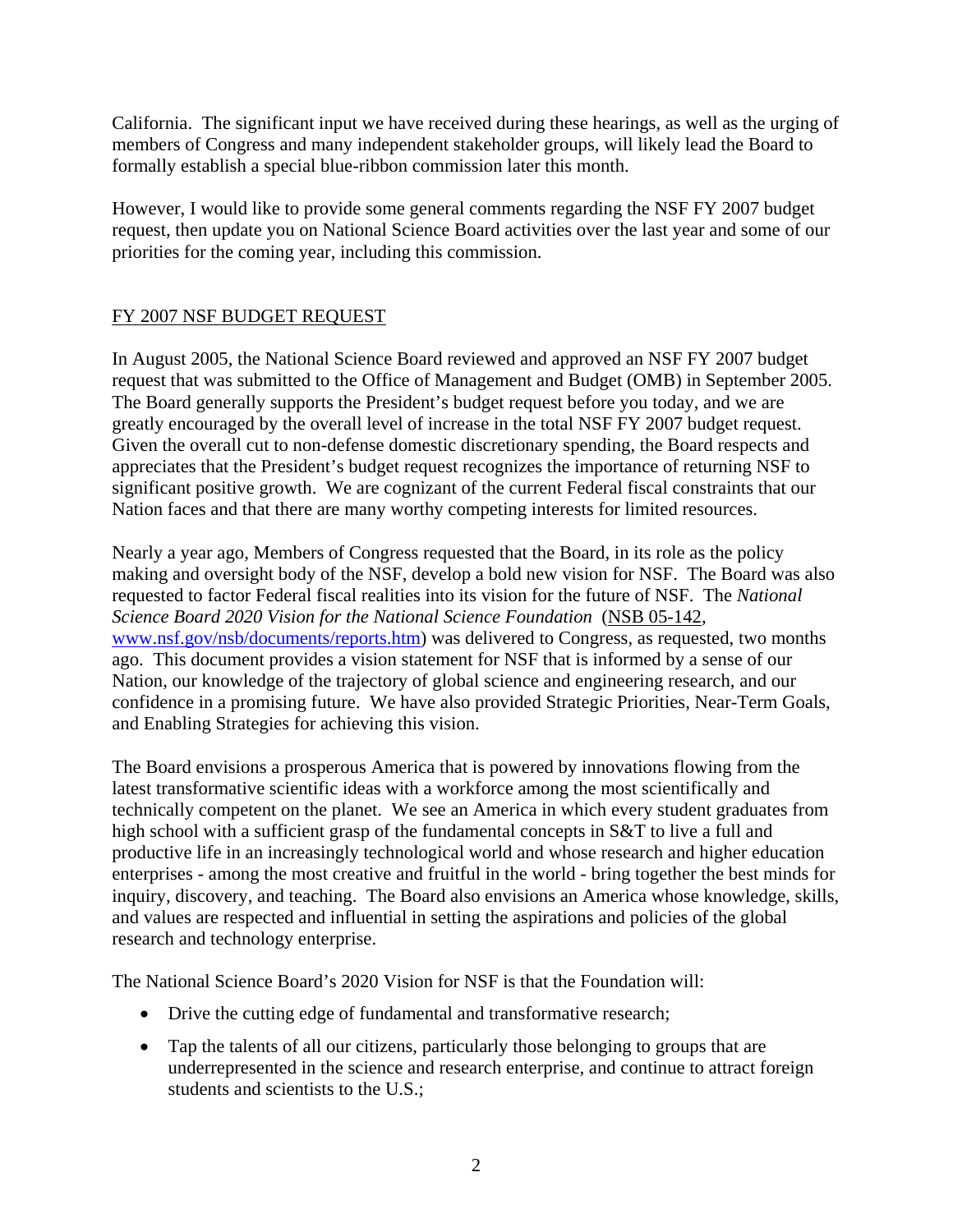- Develop and test new approaches to teaching science to elementary and secondary school students and catalyze partnerships among schools, museums, aquariums, and universities to put these techniques into effective practice;
- Provide the bright minds in our research institutions with the tools and instruments needed to probe the frontiers of knowledge and develop ideas that can transform our understanding of the world; and
- Maintain the financial and talent resources to be an effective agent for excellence in the critical national enterprises of learning, discovery, and innovation.

The President's FY 2007 NSF budget request is a significant step towards achieving the Board's 2020 Vision for NSF. The Board fully supports the FY 2007 NSF budget focus on the four funding priorities that address current national challenges as well as strengthening the core portfolio's of NSF's research investment. We also recognize that a budget request of \$6.02 billion, representing a 7.9 percent increase over NSF's FY 2006 budget, is a significant investment in NSF programs in a time of National fiscal austerity.

Nevertheless, it is incumbent on the Board, in our role as an independent advisory body to both the President and Congress, to note that this still represents a significant gap between the existing congressionally authorized FY 2007 NSF budget of approximately \$10 billion that was included as part of the NSF Act of 2002, which sought to double the NSF budget in 5 years. The President's American Competitiveness Initiative again calls for a doubling of the NSF budget over a 10-year period. The Board welcomed the 2002 congressional authorization to double NSF's budget, the President's new call for a doubling of NSF's budget and all past efforts to double NSF's budget. However, we would respectfully suggest that the time to implement these admirable authorizations and initiatives has never been more urgent than now.

Members of this House Appropriations Subcommittee are familiar with the recent National Academy of Sciences study, headed by Norm Augustine, that described the unique and longterm value of programs in science and engineering research and education, like those at NSF, to ensuring the future economic health of our Nation, maintaining U.S. preeminence in discovery and innovation, and providing valuable contributions to homeland security efforts. A review of the National Science Board's just released *Science and Engineering Indicators 2006*  (NSB-06-01, www.nsf.gov/nsb/) report should provide ample evidence of troubling trends that the Board, the National Academies and others have been highlighting regarding our Nation's future ability to remain preeminent in the global enterprise of discovery and innovation.

A critical mass of support, at least in principle, seems to have been attained with support from the President, both parties of Congress and the Nation regarding the need to significantly increase our Nation's broad portfolio of investments in science, engineering, mathematics, and technology research and education. It is also important, however, that this portfolio be diverse and balanced. Two NSF directorates, in particular, seem out of balance with the rest of the NSF budget over the last 2 years – Education and Human Resources (EHR) and Biological Sciences (BIO). Should this Subcommittee determine that additional funds, beyond the Administration's request, can be made available to NSF in FY 2007, the National Science Board would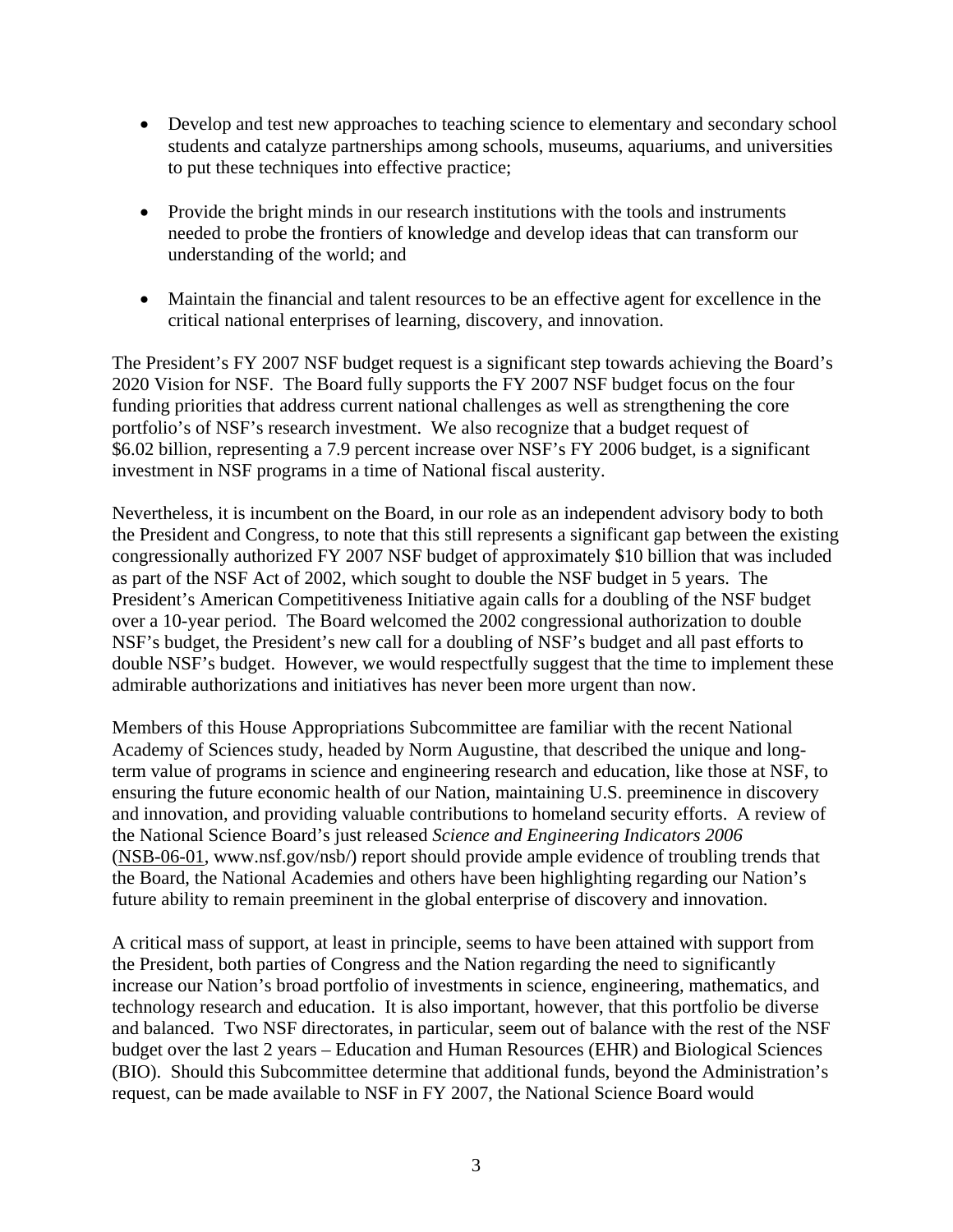recommend support for a strong and growing role for the NSF in the Nation's investment in S&E education, and addressing basic biological research.

Nearly a quarter century ago, the National Science Board's Commission on Pre-college Education in Mathematics, Science and Technology assessed the state of U.S. pre-college education in the subject fields and found it wanting. In the intervening years, we have failed to raise the achievement of U.S. students commensurate with the goal articulated by that Commission — that U.S. pre-college achievement should be "best in the world by 1995" — and many other countries have surpassed us. Not only are they not first, but by the time they reach their senior year, even the most advanced U.S. students perform at or near the bottom on international assessments. There is now an even more pressing need to build a new foundation. The *Science and Engineering Indicators 2006* report clearly describes the extent of the dilemma; the time to act is now.

In 1983 the U.S. Department of Education's National Commission on Excellence in Education published the report, *A Nation At Risk.* This document stated: "By the year 2000, U.S. students will be the first in the world in mathematics and science achievement," expressing alarm on the "rising tide of mediocrity [in education] that threatens our very future as a Nation and a people." Despite these two reports – *A Nation At Risk* sounding the alarm and the NSB Commission report recommending solutions – and many others since then, we continue to slip further behind. The converging trends and stresses within our Nation's K-12 science and system are clearly documented in *Science and Engineering Indicators 2006*.

As the Board has stated in our just released policy report entitled, *America's Pressing Challenge – Building a Stronger Foundation* (NSB-06-02, www.nsf.gov/nsb/), if the U.S. is to maintain its economic leadership and compete in the new global economy, the Nation must prepare today's K-12 students better to be tomorrow's productive workers and citizens. Changing workforce requirements mean that new workers will need ever more sophisticated skills in STEM. This emerging workforce, consisting of degreed and highly skilled technical workers, will need to begin developing their mathematical and science skills early in their educational career. In addition, the rapid advances in technology in all fields mean that even those students who do not pursue professional occupations in technological fields will also require solid foundations in science and math in order to be productive and capable members of our Nation's society. We simply cannot wait until our students reach 18 years old to begin producing the intellectual capital necessary to ensure this future workforce; the time is now to get serious about this problem and better sharpen our efforts at all grade levels, in order to dramatically accelerate progress, lest we find ourselves, as a Nation, unable to sustain our high technology based quality of life.

Education is a core mission of NSF, which not only promotes research, but also shares in the responsibility for promoting quality math and science education as intertwining objectives at all levels of education across the United States. NSF's highly competitive peer-review process is second to none for openly and objectively identifying, reviewing, selecting, funding and providing stewardship for the very best STEM proposals and programs in research and education.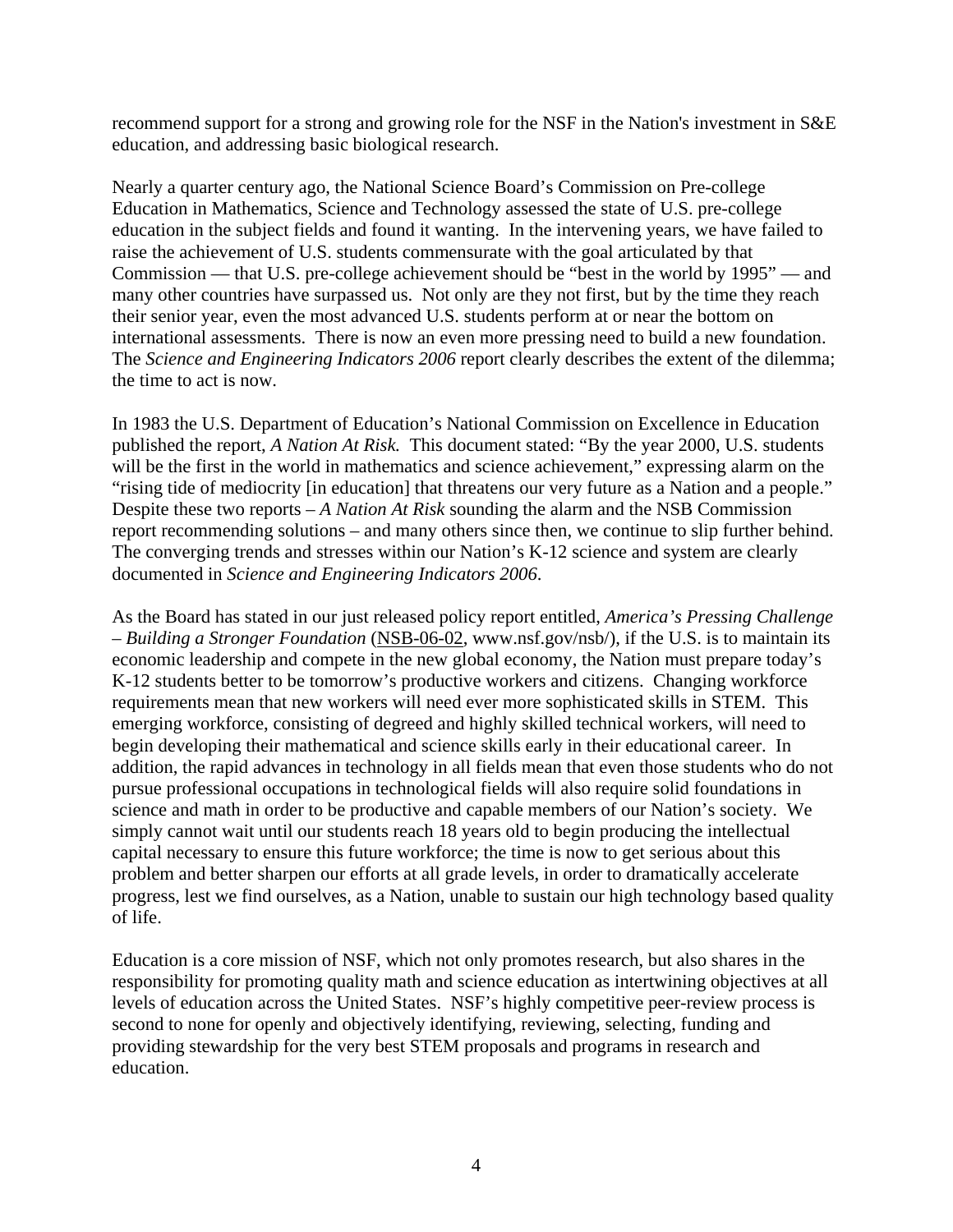The NSF Mathematics and Science Partnerships (MSPs) are important tools for addressing a critical - but currently very weak - link between pre-college and higher education. The NSF MSP Program provides for the collaboration between pre-college and college to promote excellence in teaching and learning, therefore facilitating the transitions for students from kindergarten through the baccalaureate in STEM disciplines. The added benefit for our Nation is those students who do not choose STEM careers become the informed scientifically literate voting citizens we need for the  $21<sup>st</sup>$  Century.

NSF has the mandate, depth of experience, and well-established relationships to build the partnerships for excellence in STEM education. The Board, therefore, continues to stand by our 2004 formal policy statement (NSB-04-02, [www.nsf.gov/nsb/documents/testimony.htm\)](https://www.nsf.gov/nsb/documents/2004/nsb_msp_statement2.pdf) strongly urging that continued, full funding of the MSP Program at NSF be sustained over the long term as an essential component of a coordinated Federal effort to promote national excellence in science, mathematics and engineering. We also note with great concern that the FY 2007 NSF Budget provides for only a 2.5 percent increase from FY 2006 for the Education and Human Resources Directorate – still leaving this important component of our Nation's STEM education initiative over 3 percent below its FY 2005 level.

Another example of an area of NSF's diverse portfolio that would warrant attention should the Congress find additional funds beyond the President's request, is the Biological Sciences Directorate. Biology essentially had a zero budget increase from FY2005 to FY 2006, and has the smallest FY 2007 percent increase of any of the NSF Research and Related Activities Directorates.

In general, the Biological Sciences budget of NSF has been small in recent decades, relative to the fact that some of the most spectacular advances in science over the last 50 years have been in this field. The emergence of biology at the forefront of scientific advances began with the discovery of the structure of DNA by Watson and Crick in 1953 and has accelerated ever since. Among the many landmark discoveries was the validation of the universal genetic code in the late 1960's. For instance, the work on determining the genetic code was performed in England using a bacterial virus, a "bacteriophage". These and many other discoveries have been recognized by numerous Nobel prizes.

One major factor that may have inadvertently contributed to a perceived lack of need to significantly increase the NSF Biology budget may have been the dramatic budget increases over the last 10 years for the National Institutes of Health (NIH). However, NIH and NSF have different missions and foci in regards to supporting basic research in biological sciences. The NSF physical sciences are well deserving of significant budget increases, but so are the other facets of NSF's diverse portfolio. The spectacular advances in structural biology have depended largely on the development of innovative new technology, some of which has been funded by NSF. Biology today is as basic a science for exploring our world as physics, chemistry, and mathematics have always been. Biologists are by far the largest community of scientists benefiting from synchrotron radiation sources; structural biologists have long been one of the major driving forces for better and bigger computing facilities; and the daily visual imaging technology used in the analyses of proteins or whole cells is on par with needs for this technology in physical sciences. It is also widely recognized that advances in biological sciences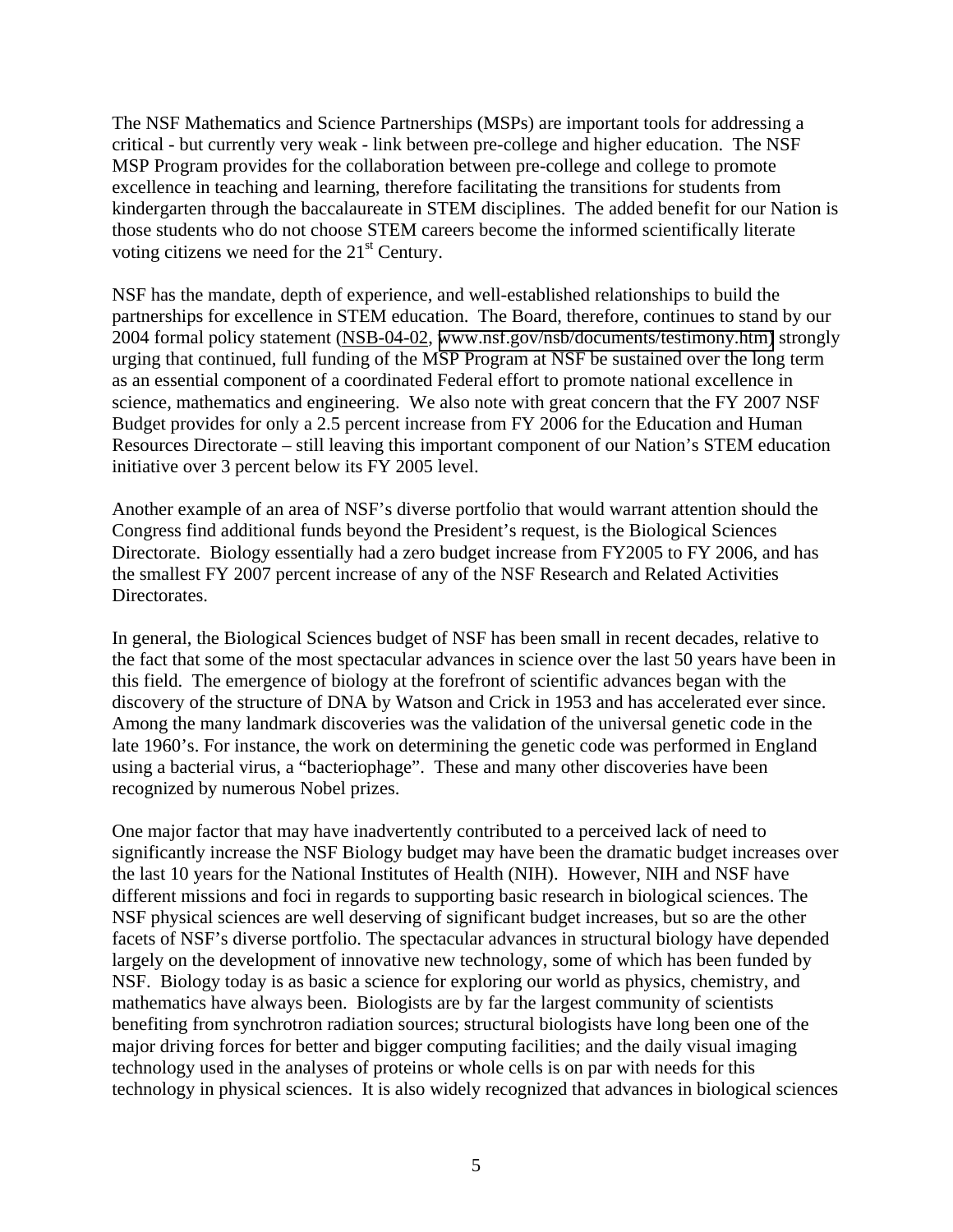are instrumental in fostering applications that often lead to commercial innovation. Yet funding of biology has decreased as a proportion of the NSF budget in the last 8 years.

Notwithstanding the Board's concern regarding NSF's EHR and BIO budgets, I would emphasize that the NSB supports the integrated portfolio of investments in S&E research and education represented in the NSF FY 2007 budget proposal. It thoughtfully blends support for the core disciplines with encouragement for interdisciplinary initiatives, brings together people from diverse and complementary backgrounds, provides infrastructure for research and STEM education, and strengthens the NSF's management of the enterprise.

The Board fully supports the proposed FY 2007 funding for the Major Research Equipment and Facilities Construction (MREFC) account that permits the initiation of three new MREFC projects. Members of the House Appropriations Subcommittee are aware of the exciting opportunities at the frontiers of knowledge that we are unable to pursue without the cutting edge facilities that are funded under this account. The Board reiterates our support and priority order for these three "new start" MREFC projects with highest priority for the Alaska Regional Research Vessel (ARRV), followed by National Ecological Observation Network (NEON) and the Ocean Observations Initiative (OOI).

The President's budget request for NSF also continues to foster S&T that enhances our homeland security. NSF activities in this area include Critical Infrastructure Protection, Research to Combat Bioterrorism, Cybercorps Scholarships for Service, Counterterrorism, and Physical/Information Technology Security. By enabling future discovery and innovation, NSF supports our Nation's long-term prosperity and security. The requested funding for Homeland Security related projects is \$384.21 million, representing a 12.4 percent increase over FY 2006. Nearly half of the requested increase will support a new NSF-wide activity that seeks to advance fundamental knowledge in new technologies for sensors and sensor networks, and in the use of sensor data in control and decision-making across a broad range of applications, particularly those that bear on the prediction and detection of explosive materials and related threats.

# OVERVIEW OF NSB ACTIVITIES DURING THE LAST YEAR

During the last year, the Board accomplished a great deal, even while going through a continuing evolution in terms of its operation. I will not attempt to describe all of our accomplishments, but I would like to briefly highlight some of these accomplishments.

### *NSF Oversight and Policy Direction*

A significant example of the Board's effort to provide oversight and policy direction to NSF was the completion of a revised process for the identification, review, approval and prioritization of large facilities projects. Under the revised process, the Board approved six major NSF awards totaling over \$540 million, and approved the termination of an MREFC project.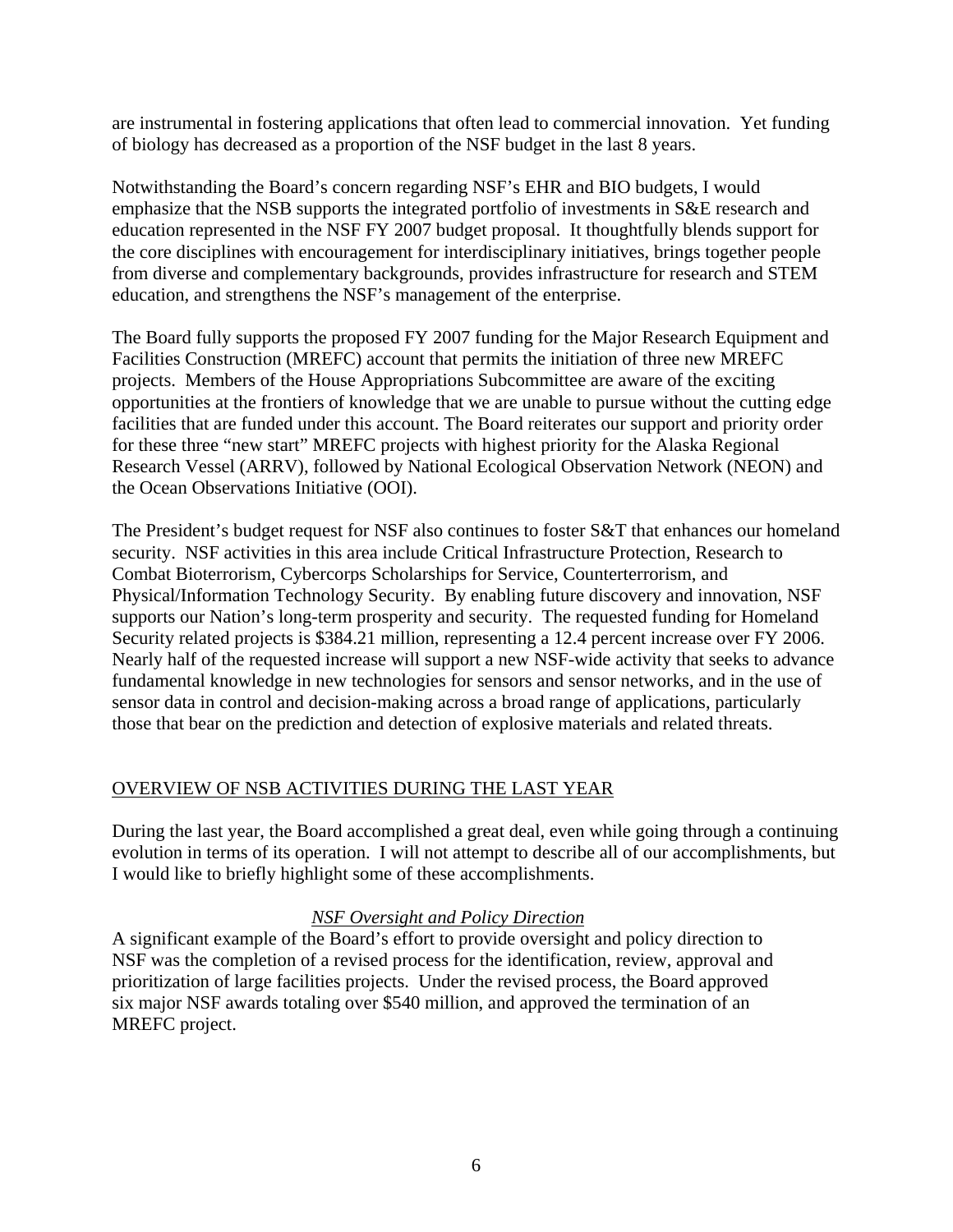The Board also approved a policy statement on Respective Roles of NSF Management and the Office of Inspector General in the Settlement of Administrative Investigatory Matters, as well as approved Guidance for NSF Centers Programs.

Perhaps most importantly, we approved the *National Science Board 2020 Vision for the National Science Foundation*

### *Advice to the President and Congress*

In terms of advice to the President and Congress, the Board published and disseminated several important reports, including:

- *Long-Lived Digital Data Collections* (NSB-05-40, www.nsf.gov/nsb/documents/reports.htm)
- Review of the NSF Merit Review system (NSB-05-119, www.nsf.gov/nsb/documents/reports.htm)
- *Science and Engineering Indicators 2006* report.
- The Board's S&E Indicators "Companion Piece" policy report that focuses on STEM education, entitled *America's Pressing Challenge – Building a Stronger Foundation*.

Further, the NSB provided testimony to congressional hearings, and responded to other specific questions and inquiries from Congress.

# *Improved Outreach and Communication by the Board*

The Board also continues to increase and improve our direct outreach and communication with OMB, OSTP, Congress, other Federal agencies, various interest groups and the outside science and engineering research and education community.

For example, the Board held

- a Capitol Hill hearing (with simultaneous Web cast) on 21st Century Education in Science, Mathematics and Technology with Members of Congress testifying;
- two public workshops on Transformative Research (Arlington, VA and Santa Fe, NM);
- a public workshop on Engineering Workforce Issues and Engineering Education (Massachusetts Institute of Technology);

In an effort to facilitate more openness of Board meetings in accord with the Sunshine Act, we expanded our practices for:

- providing public notice of all our meetings in the *Federal Register* and on the NSB Web site;
- treating teleconferences of committees as 'meetings,' subject to the requirements of the Government in the Sunshine Act;
- providing much more information to the public in a more timely manner regarding meeting discussions and decisions; and
- encouraging public comment during the development of Board publications.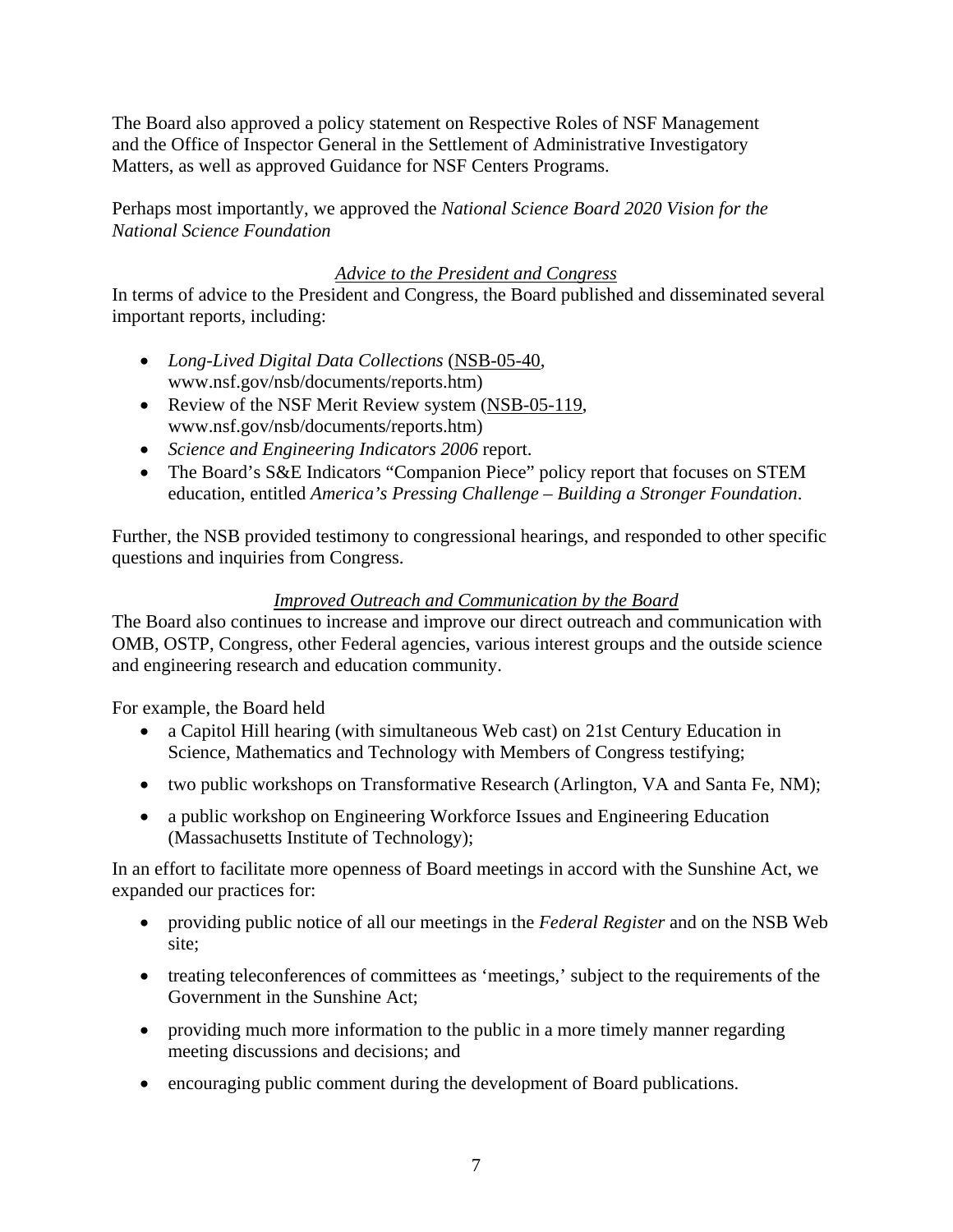The National Science Board Office (NSBO) is contracting to develop monitoring and evaluation tools, to expand outreach, and measure the impacts of NSB statements, resolutions and reports; and to redesign the NSB Web site to promote transparency, accessibility, and utility for the public. The Board's practice of holding its data gathering workshops around the country will be expanded in FY 2006 and 2007 to increase opportunities for the public to attend Board activities.

The Board has also continued its recognition of outstanding science, engineering and science education accomplishments through the Vannevar Bush Award, Alan T. Waterman Award, and Public Service Awards.

#### *Ongoing and Future Board Activities*

The Board has much to do in 2006 and 2007. Perhaps one of the most important actions is to oversee the implementation of the Board's 2020 Vision for NSF and approval of the new NSF Strategic Plan. We also will need to make a final decision on how to proceed with the creation of a Board Commission on 21<sup>st</sup> Century Education in Science, Mathematics, and Technology.

Two of our Task Forces, Transformative Research and Hurricane Science and Engineering will hold additional workshops and present the Board with draft final reports for Board approval.

Our Task Force on International Science Partnerships will literally be taking the Board around the world in 2006 and 2007, and our *ad hoc* Task Group on Engineering Education is poised to present us with recommendations that will impact university engineering programs and the future engineering workforce.

In addition to the Board matters of oversight and policy direction to NSF and providing advice to the President and Congress, there will also be significant transitions taking place on the Board itself. In a few short months, eight Board Members, four of whom have served on the Board for 12 years, will leave the Board. The Board will also be electing a new Chairman and Vice-Chairman, with committee chairmanships open to new appointments by the new Chairman of the Board.

#### FY 2007 NSB BUDGET

The Board's Budget Request for FY 2007 seeks resources to carry out its statutory authority and to strengthen the Board's oversight responsibilities for the Foundation. Effective communications and interactions with our constituencies contribute to the Board's work of identifying priority S&T policy issues, and developing policy advice and recommendations to the President and Congress. To this end, the Board will continue to increase communication and outreach with the university, industry and the broader S&E research and education community, Congress, Federal S&T agencies, and the public. The Board's activities will aim to support global leadership in discovery and innovation based on a continually expanding and evolving S&T enterprise in this country, and will ensure a principal role for NSF programs in providing a critical foundation for S&E research and education.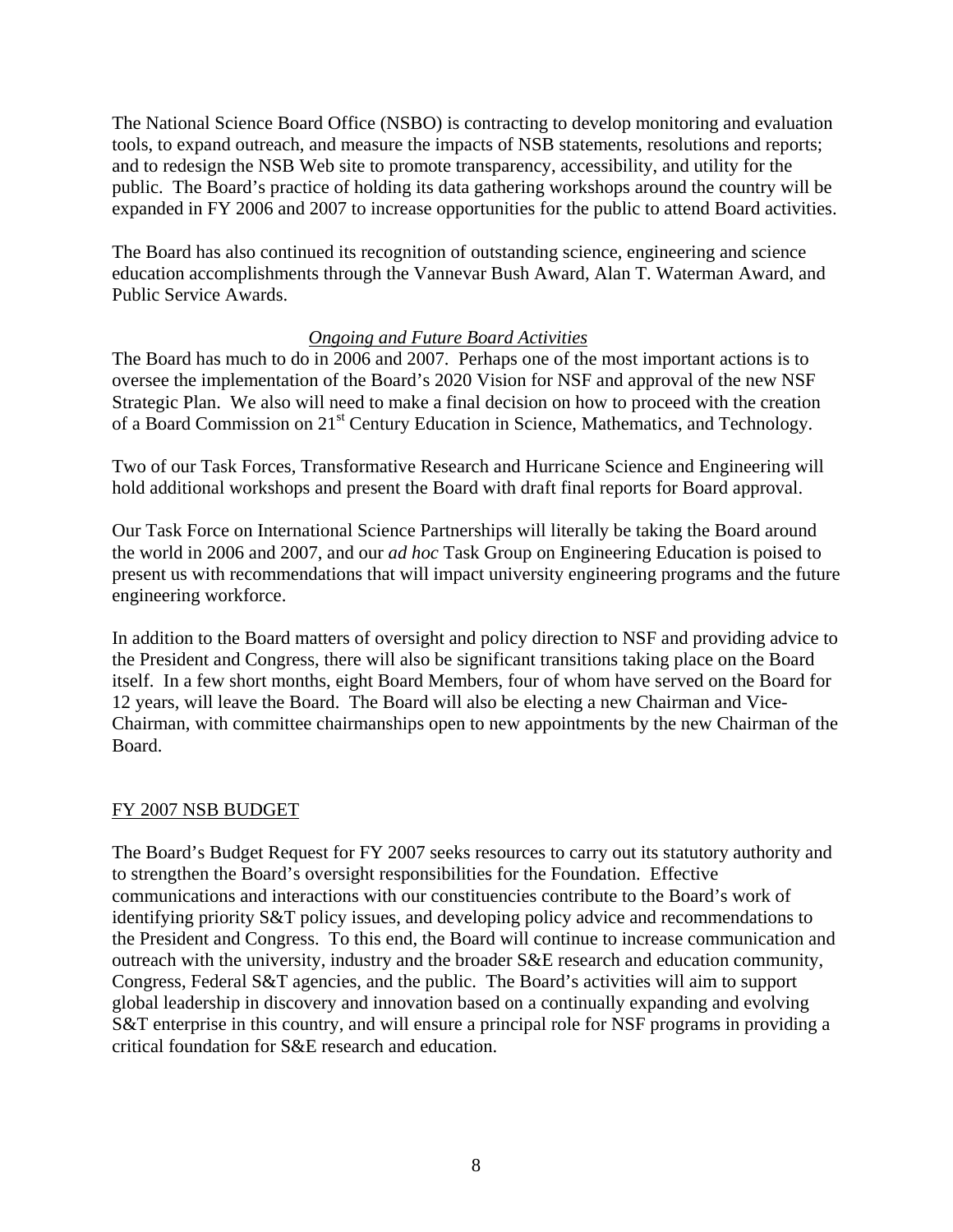Among other activities in FY 2007, the Board expects to complete its study of NSF identification, development, review and funding of transformative research, and provide new guidance for NSF policies regarding such research. It will also provide national policy recommendations following completion of the work of its Commission on  $21<sup>st</sup>$  Century Education in Science, Mathematics and Technology. While many of these recommendations will be at a national system level, a number will also focus specifically on the role NSF can and should play in supporting the development of an adequate and diverse S&E workforce for the future. The Board's examination of university level engineering education will also be completed and recommendations provided in FY 2007. The Board's Task Force on Hurricane Science and Engineering will also be producing a final report that is expected to outline a specific role for NSF in addressing interdisciplinary needs of an integrated national research program. The NSB International Task Force expects to complete its examination of the role of the Government in international science and engineering in response to the changes that have occurred in recent years to the global dynamics for S&E research, education, politics, and workforce. The Board will continue to review and approve NSF's actions for creating major NSF programs and funding large projects. It is also expected that the Board will be reviewing a new NSF Strategic Plan and guiding its implementation that is expected to address the Board's 2020 Vision for NSF.

Essential to the conduct of Board business is a small and independent, yet adequate, core of fulltime senior policy, clerical and operations staff, supplemented by short-term temporary contractual support as needed for various Board endeavors. This core of Board support is augmented by the Foundation as it continues to provide accounting, logistical and other necessary resources in support of the NSB and its missions. In addition to the NSBO's essential and independent resources and capabilities, external advisory and assistance services are especially critical to support production of NSB reports and supplement the Board staff's general research and administration services to the Board. These external services provide the Board and its Office with the flexibility to respond independently, accurately and quickly to requests from Congress and the President, and to address issues raised by the Board itself.

By statute, the Board is authorized five professional positions and other clerical staff as necessary. In consultation with the Congress, the Board has defined these five professional positions as its senior S&E policy staff, and the clerical positions as Board staff that support Board operations and related activities associated with the conduct of its meetings and oversight responsibilities. At my direction, the NSB Executive Officer, who reports directly to the Board Chair and also serves as the NSBO Director, has identified options for broadening the NSBO staff capabilities to better support the broad mission of the Board. The NSBO staff provides both the independent resources and capabilities for coordinating and implementing S&E policy analyses and development, and the operational support that are essential for the Board to fulfill its mission.

The full impact of increasing the number of professional positions to the statutory level, along with necessary clerical and support staff, is expected to occur in FY 2007, with increased attention to addressing new skill requirements. Nevertheless, the results of a strategic restructuring of NSBO management and operations over the last 2 years (since implementation of the changes incumbent in the December 2002 NSF Re-Authorization Act), has led to more